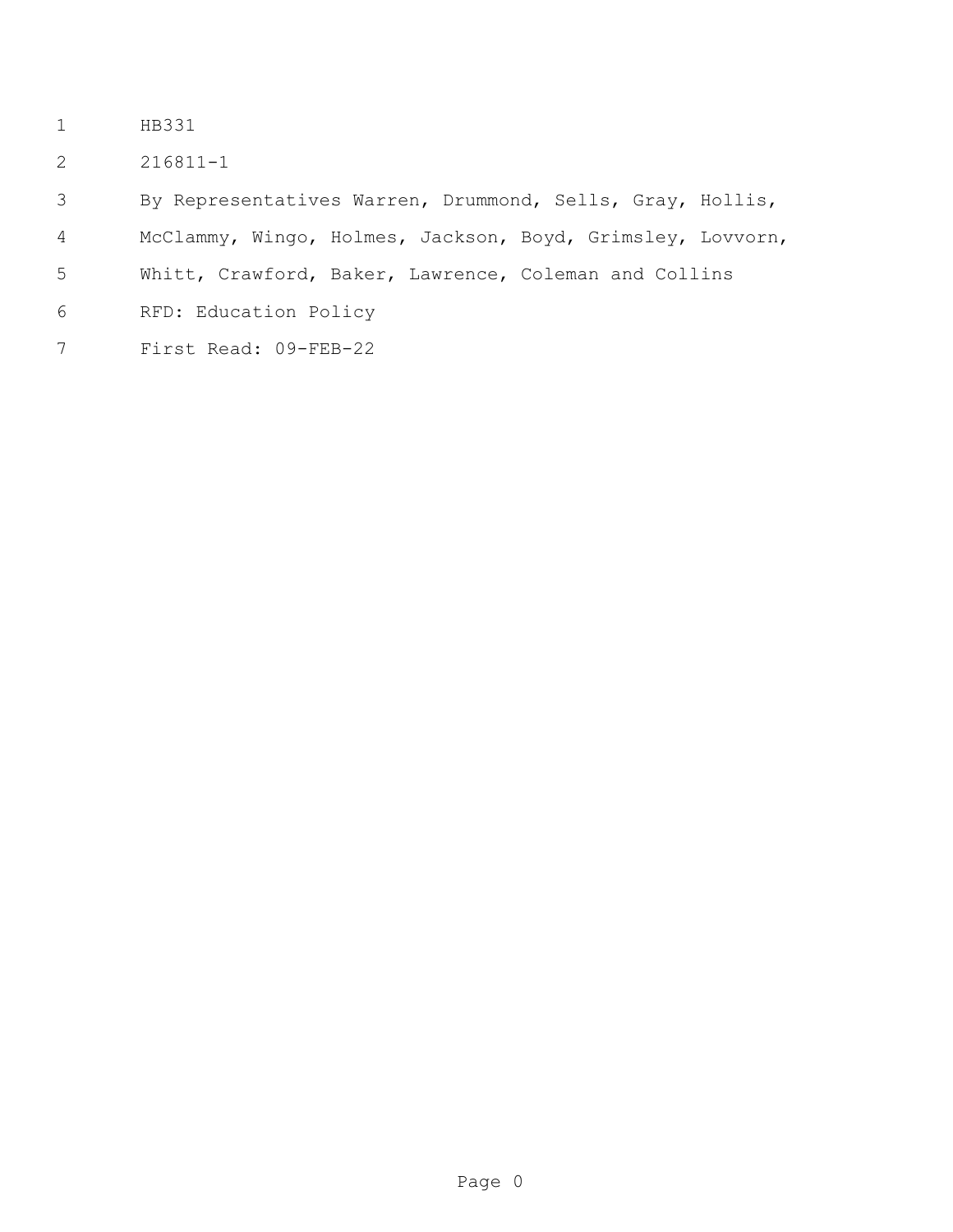216811-1:n:01/31/2022:KMS/cr LSA2022-473 SYNOPSIS: Under existing law, a child who is six years of age on or before December 31 is entitled to admission to the first grade in the public elementary schools, and a child who is five years of age on or before September 1 is entitled to admission to the local public school kindergartens. This bill would allow a child who becomes six years of age between September 1 and December 31, to be admitted to the first grade, as long as he or she has completed kindergarten or otherwise demonstrates first grade readiness. This bill would also provide for those circumstances where a child under five years of age on September 1 may be admitted to public kindergarten. Amendment 621 of the Constitution of Alabama of 1901, now appearing as Section 111.05 of the Official Recompilation of the Constitution of Alabama of 1901, as amended, prohibits a general law whose purpose or effect would be to require a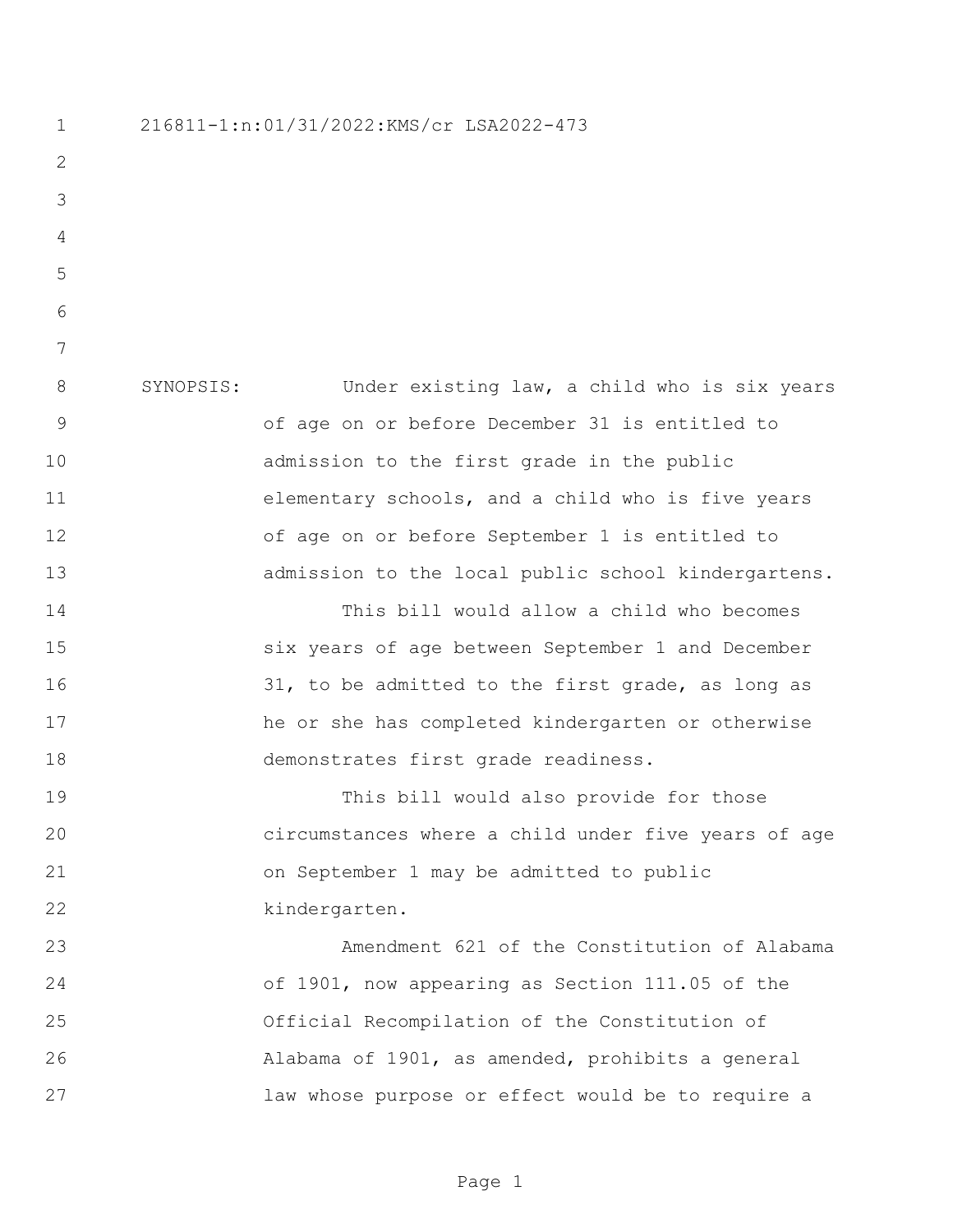new or increased expenditure of local funds from becoming effective with regard to a local governmental entity without enactment by a 2/3 vote unless: it comes within one of a number of specified exceptions; it is approved by the affected entity; or the Legislature appropriates funds, or provides a local source of revenue, to 8 be entity for the purpose.

 The purpose or effect of this bill would be to require a new or increased expenditure of local 11 funds within the meaning of the amendment. However, 12 the bill does not require approval of a local governmental entity or enactment by a 2/3 vote to become effective because it comes within one of the specified exceptions contained in the amendment. 

17 A BILL

## TO BE ENTITLED

## 19 AN ACT

 To amend Section 16-28-4, Code of Alabama 1975, 22 relating to the minimum age for attendance at public schools; to require a child who becomes six years of age between September 1 and December 31 to complete kindergarten or demonstrate first grade readiness before entering the first grade; to provide for circumstances under which a child who is under five years of age on September 1 may be admitted to

Page 2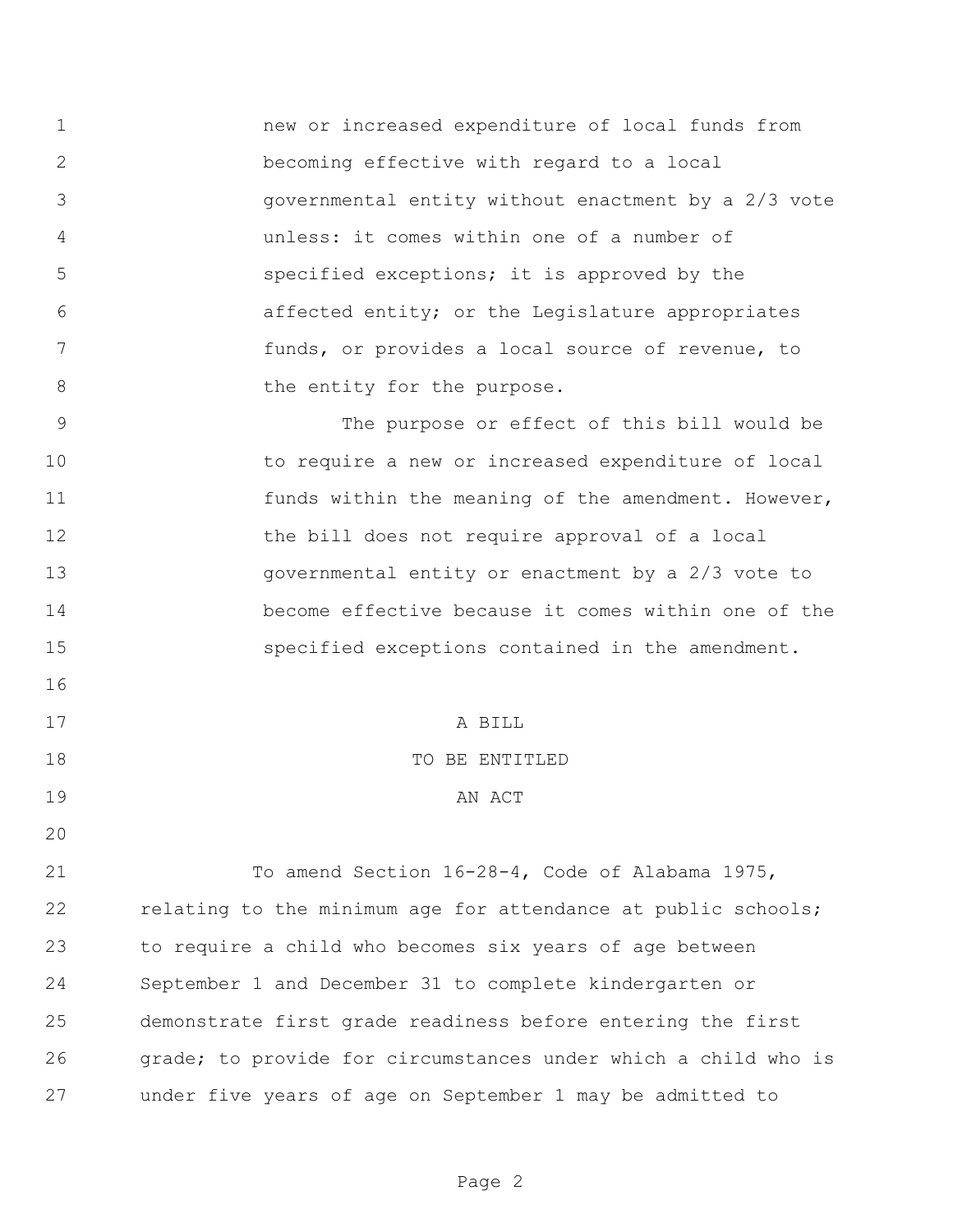public kindergarten; and in connection therewith would have as its purpose or effect the requirement of a new or increased expenditure of local funds within the meaning of Amendment 621 of the Constitution of Alabama of 1901, now appearing as Section 111.05 of the Official Recompilation of the Constitution of Alabama of 1901, as amended. BE IT ENACTED BY THE LEGISLATURE OF ALABAMA:

8 Section 1. Section 16-28-4 of the Code of Alabama 9 1975, is amended to read as follows:

10 "§16-28-4.

11 "(a) A child who is  $\frac{1}{x}$  five years of age on or 12 before December 31 September 1 or the date on which school 13 begins in the enrolling district shall be entitled to 14 admission to the first grade kindergarten in the public 15 elementary schools at the opening of such schools for that 16 school year or as soon as practicable thereafter. A child who 17 is under six years of age on December 31 or the date on which 18 school begins in the enrolling district shall not be entitled 19 to admission to the first grade in the public elementary 20 schools during that school year; except, that an underage 21 child who transfers from the first grade of a school in 22 another state may be admitted to school upon approval of the 23 board of education in authority, and an underage child who has 24 moved into this state having completed or graduated from a 25 mandated kindergarten program in another state shall be 26 entitled to admission to the public elementary schools 27 regardless of age. A child who becomes six years of age on or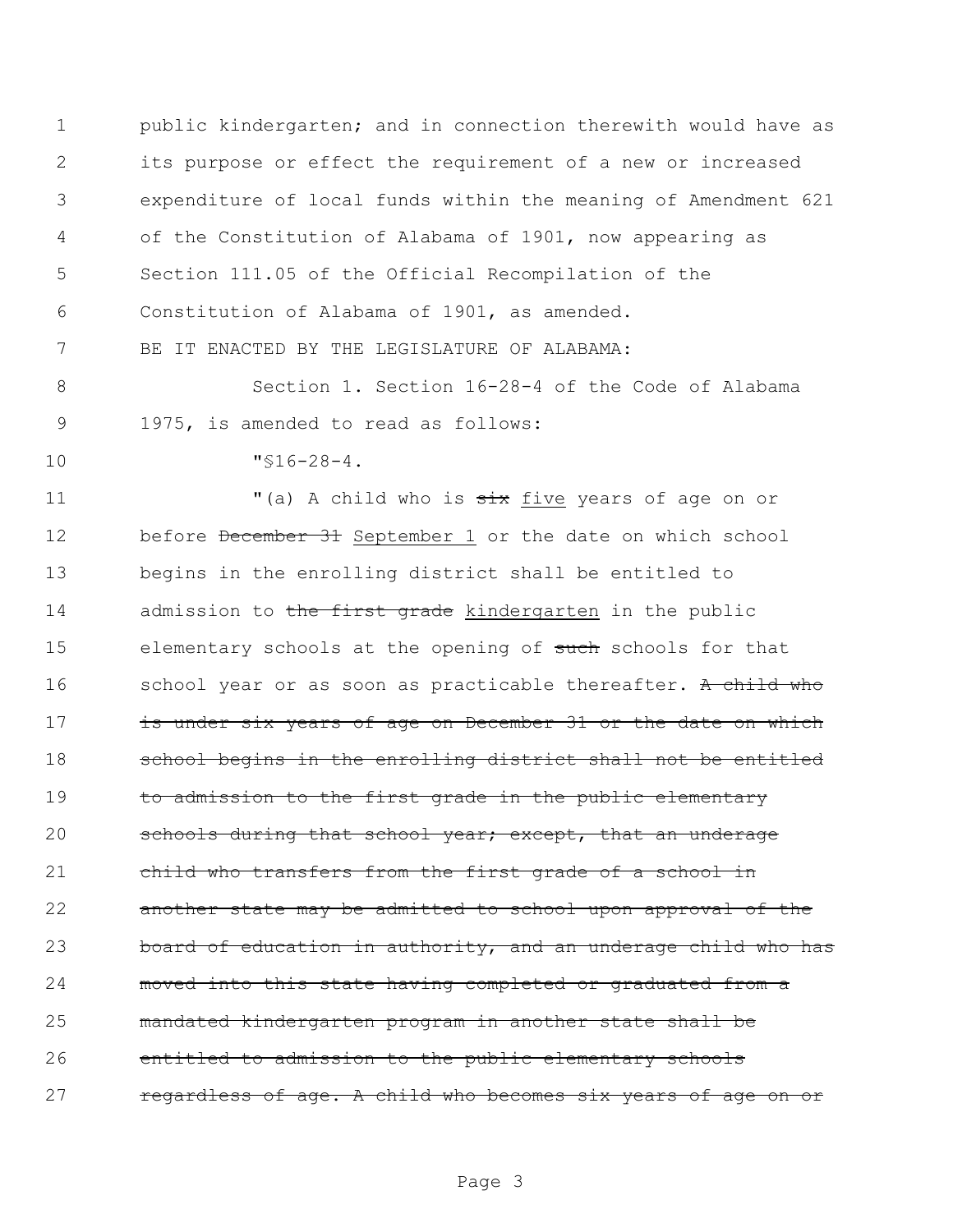before February 1 may, on approval of the local board of education, be admitted at the beginning of the second semester of that school year to schools in school systems having semiannual promotions of pupils.

5 "(b) A child who is five becomes six years of age on 6 or before between September 1 and December 31, or by the date on which school begins in the enrolling district, shall be entitled to admission to the first grade in the local public 9 school tindergartens at the opening of such schools for that 10 school year or as soon as practicable thereafter<sub>1</sub>; a child who 11 is under five years of age on September 1 or the date on which 12 school begins in the enrolling district shall not be entitled 13 to admission to such schools during that school year; except 14 that, an underage child who transfers from the public school kindergarten in another state may be admitted to local public **kindergarten on the prior approval of the local board of**  education on a space available basis. The aforementioned underage children transferring from the public school kindergartens of another state, upon successful completion of the kindergarten in the local public schools, will then be allowed admission to the first grade of the local public schools kindergarten or has otherwise demonstrated first grade 23 readiness on a district approved assessment. as long as the child has successfully completed kindergarten or otherwise demonstrates first grade entry readiness, as determined by the State Board of Education, on an assessment of essential developmental and physical skills which shall be created by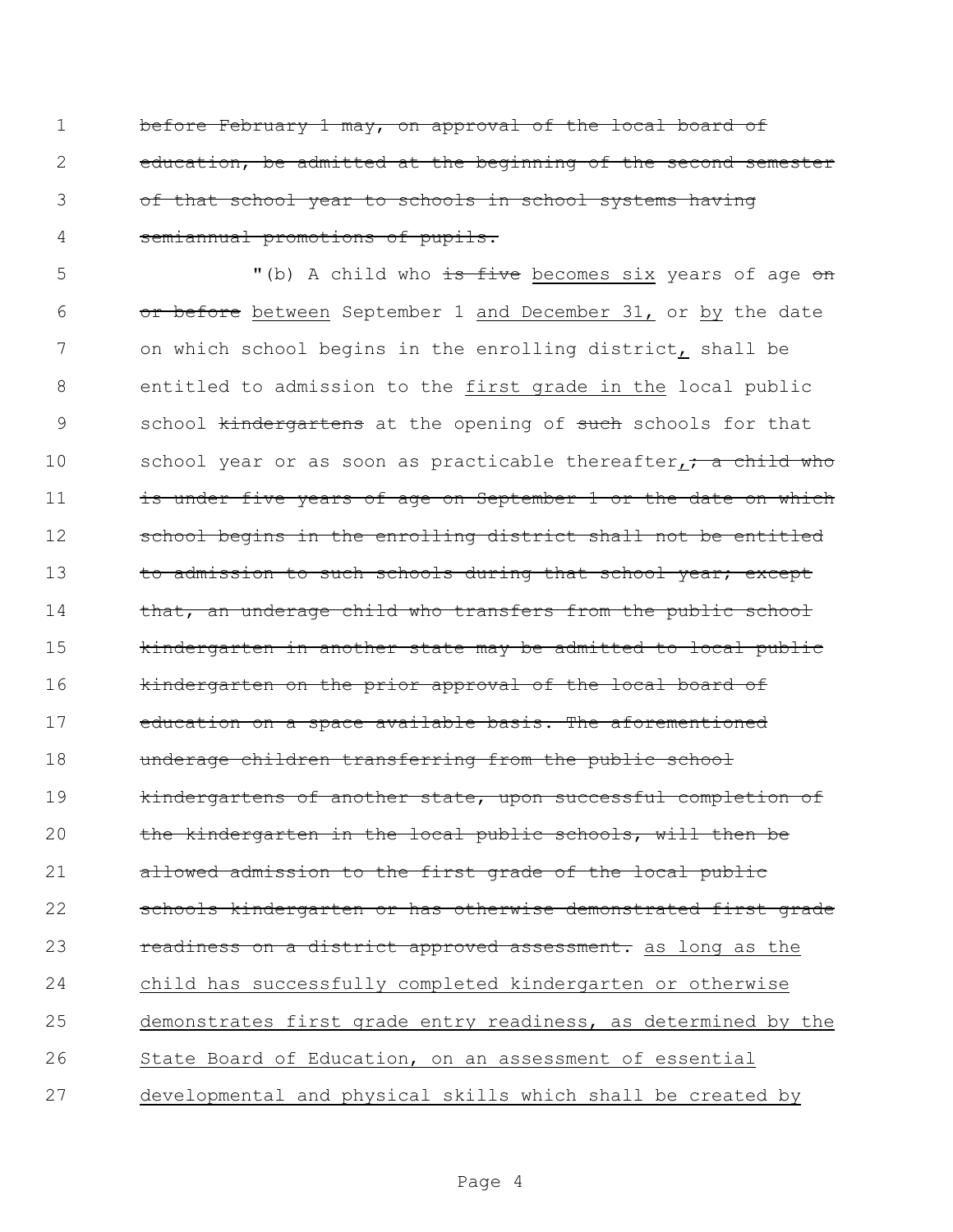| $\mathbf 1$   | the Department of Education and approved by the State Board of  |
|---------------|-----------------------------------------------------------------|
| $\mathbf{2}$  | Education. The department shall publish information about       |
| 3             | essential first grade readiness skills on its website.          |
| 4             | "(c) An underage child may be admitted to public                |
| 5             | kindergarten, on approval of the local board of education on a  |
| 6             | space available basis, in either of the following               |
| 7             | circumstances:                                                  |
| 8             | "(1) The underage child transfers from a public                 |
| $\mathcal{G}$ | kindergarten in another state.                                  |
| 10            | "(2) The child will become five years of age between            |
| 11            | September 1 and December 31, and the child satisfies certain    |
| 12            | criteria that the local board of education may establish for    |
| 13            | underage enrollment, which, if adopted, shall include the       |
| 14            | successful completion of an assessment to determine             |
| 15            | developmental readiness for enrollment.                         |
| 16            | "(d) An underage child may be admitted to public                |
| 17            | first grade if the underage child transfers from the first      |
| 18            | grade of a school in another state.                             |
| 19            | "(e) Nothing in this section shall affect the                   |
| 20            | eligibility of students for special education services as       |
| 21            | provided by federal and state law.                              |
| 22            | " <del>(c) (d)</del> (f) No public school system shall lose any |
| 23            | teacher unit as a result of this section. The State Board of    |
| 24            | Education is authorized to adopt policies for local boards of   |
| 25            | education for the implementation of this section."              |
|               |                                                                 |

Page 5